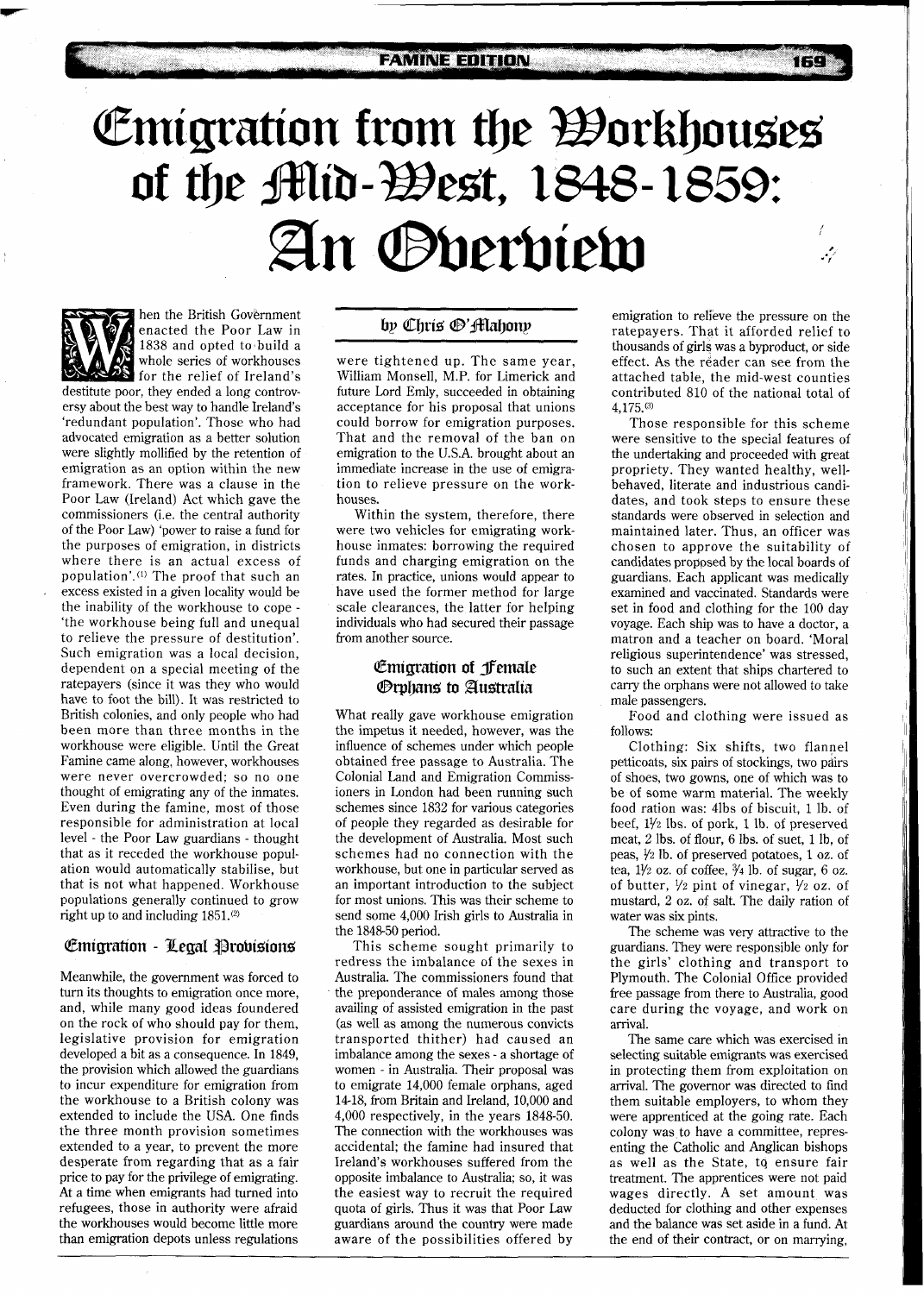THE OLD LIMERICK JOURNAL

the fund was handed over, provided they had behaved themselves. If they absconded or misbehaved, they could forfeit the lot.

170

By and large, and allowing for human frailty on both sides of the equation, the scheme worked well and the Irish filled their quota without difficulty. Between May 1848 and April 1850, 11 ships took 2,253 orphans to Sydney, 6 ships took 1,255 to Port Philip (Melbourne), and 3 ships took 606 to South Australia. The scheme had contributed in no small measure to dispelling the bad image of coffin ship emigration created during the earlier mass exodus and the equally bad image abroad caused by previous experiments in the emigration of destitute children. Guardians in many unions found that it gave them both the precedent and practice they required to give more serious thought to emigration as a way out of their troubles.

Once local consciousness of the possibilities of emigration had been aroused, the Poor Law Commissioners (PLC) in Dublin decided to monitor events. They published annual returns of the emigration which took place from each workhouse from 1849 to 1859, by which time life had returned to a more normal rhythm and emigration was not worth monitoring any more. The attached chart of annual emigration from the midwestern unions shows two clearly distinguishable types of emigration going on simultaneously, the 'clearances" and medium group emigration, on the one hand, and the annual trickle of those who asked to go, on the other. All told, the midwest emigrated 6,875 people; three counties accounted for 25% of the national total. If we break this number down by destination, Canada tops the table with some 3,800, the U.S.A. received about 1,600 and Australia 1,381. A handful of individuals ended up in exotic destinations like India, Africa, New Zealand, and the Argentine.

Let us now go beyond the annual reports and see what light the minute books of the weekly meetings of the boards of guardians throw on the statistics.

#### *Clearances*

What I call 'clearances' were explicitly designed to enable the unions employing that method to return to normal. During the famine, they had stretched their resources to the limit, and sometimes beyond, renting additional premises as auxiliary workhouses to cope with the huge, incessant demand of the destitute. That meant additional staff as well. It all added up to increased overheads at a time when the rates which supported the<br>system had become almost impossible to collect. Tired of waiting for the tide to recede **ip** its own good time, some unions borrowed a large sum and got rid of their problem in one fell swoop.

In Co. Limerick, Newcastle Union set the pace with a staggering exodus of 567 in 1852, while Rathkeale needed to lose



**The 'Tayleur'was wrecked off the rocks of Lambay Island, in January, 1854.** 

226 and Limerick itself sent 103 in 1850 and 444 in 1853. Kilmallock's clearance was less noticeable, being spread over three years.<sup>(4)</sup> Croom and Glin had no crisis, but then they did not come into existence as unions in their own right until 1850.

In Clare, the hard-hit Scariff Union<sup>(5)</sup> led the way with 496 in 1851, followed by Kilrush's 434 and Ennistymon's 286.<sup>(6)</sup> Ennis seems to have coped better, and one is surprised to see Killadysert having to get rid of 153, when (like Corofin and Tulla) it came into being only after the famine.

With the exception of Nenagh Union, whose normalising exercise exceeded 400 and whose emigration over the ten years in question almost equalled that of the rest of the county put together, Tipperary unions seem to have kept their heads.<sup>(7)</sup>

#### Care of emigrants

The large numbers involved overall might give the impression that people were herded off like cattle in an uncaring way. While I cannot claim to be familiar with the details of every scheme, those I have seen would suggest that such an impression would be quite mistaken. In the first place, the large numbers just quoted were not sent as one group. Those who left Limerick in 1849 (for New York) and in 1854 (for Quebec) were divided up among four different ships each time. The second group was vetted by a subcommittee of the guardians, who took a leaf out of the earlier Austalian scheme and organised

every aspect of so large an undertaking with exemplary care and the same attention to the detail of clothing and food requirements as found in the orphans to Australia scheme. Nenagh Union had heated arguments over the merits of what they were doing and went so far as to send the master of the workhouse and two guardians to inspect the first ship they had chartered. Both unions funded their undertakings by borrowing; Limerick supplemented this with a grant from the Rate-in-aid Fund.<sup>(6)</sup>

### **Probision on landing**

Nor was the fate of the emigrants once they reached the shores of Canada (the destination of most large groups) left to chance. The money expended on group emigration included 'landing money'. This was a headage payment sent to an agent in Quebec to cover the expense of travelling from port of arrival to the destination at which the agent had procured them employment. They were directed up the St. Lawrence River to Montreal or Upper Canada, depending on what employment the agent could find.

#### **Those who asked to go**

Besides the larger groups, the table shows a steady stream of smaller numbers - from one to twenty something. Here, the record expands considerably on the statistical return. Each person or group of persons requesting aid to emigrate, usually justified their request by reference to a ticket